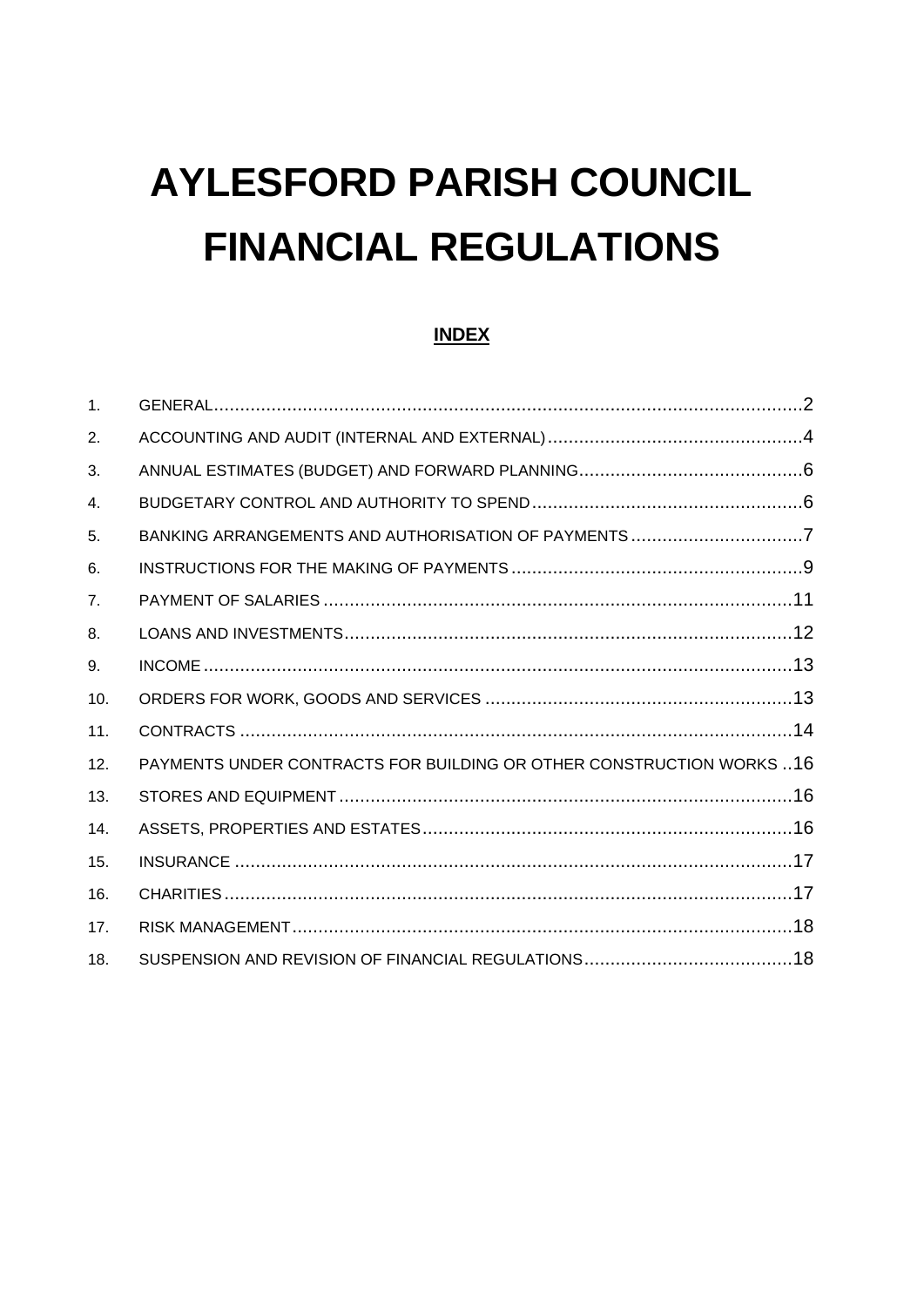These Financial Regulations were adopted by the Council at its Meeting held on 17 March 2020.

## <span id="page-1-0"></span>**1. GENERAL**

- 1.1. These financial regulations govern the conduct of financial management by the council and may only be amended or varied by resolution of the council. Financial regulations are one of the council's three governing policy documents providing procedural guidance for members and officers. Financial regulations must be observed in conjunction with the council's standing orders and any individual financial regulations relating to contracts.
- 1.2. The council is responsible in law for ensuring that its financial management is adequate and effective and that the council has a sound system of internal control which facilitates the effective exercise of the council's functions, including arrangements for the management of risk.
- 1.3. The council's accounting control systems must include measures:
	- for the timely production of accounts;
	- that provide for the safe and efficient safeguarding of public money;
	- to prevent and detect inaccuracy and fraud; and
	- identifying the duties of officers.
- 1.4. These financial regulations demonstrate how the council meets these responsibilities and requirements.
- 1.5. At least once a year, prior to approving the Annual Governance Statement, the council must review the effectiveness of its system of internal control which shall be in accordance with proper practices.
- 1.6. Deliberate or wilful breach of these Regulations by an employee may give rise to disciplinary proceedings.
- 1.7. Members of Council are expected to follow the instructions within these Regulations and not to entice employees to breach them. Failure to follow instructions within these Regulations brings the office of Councillor into disrepute.
- 1.8. The Responsible Financial Officer (RFO) holds a statutory office to be appointed by the council. The Clerk has been appointed as RFO for this council and these regulations will apply accordingly.
- 1.9. The RFO;
	- acts under the policy direction of the council;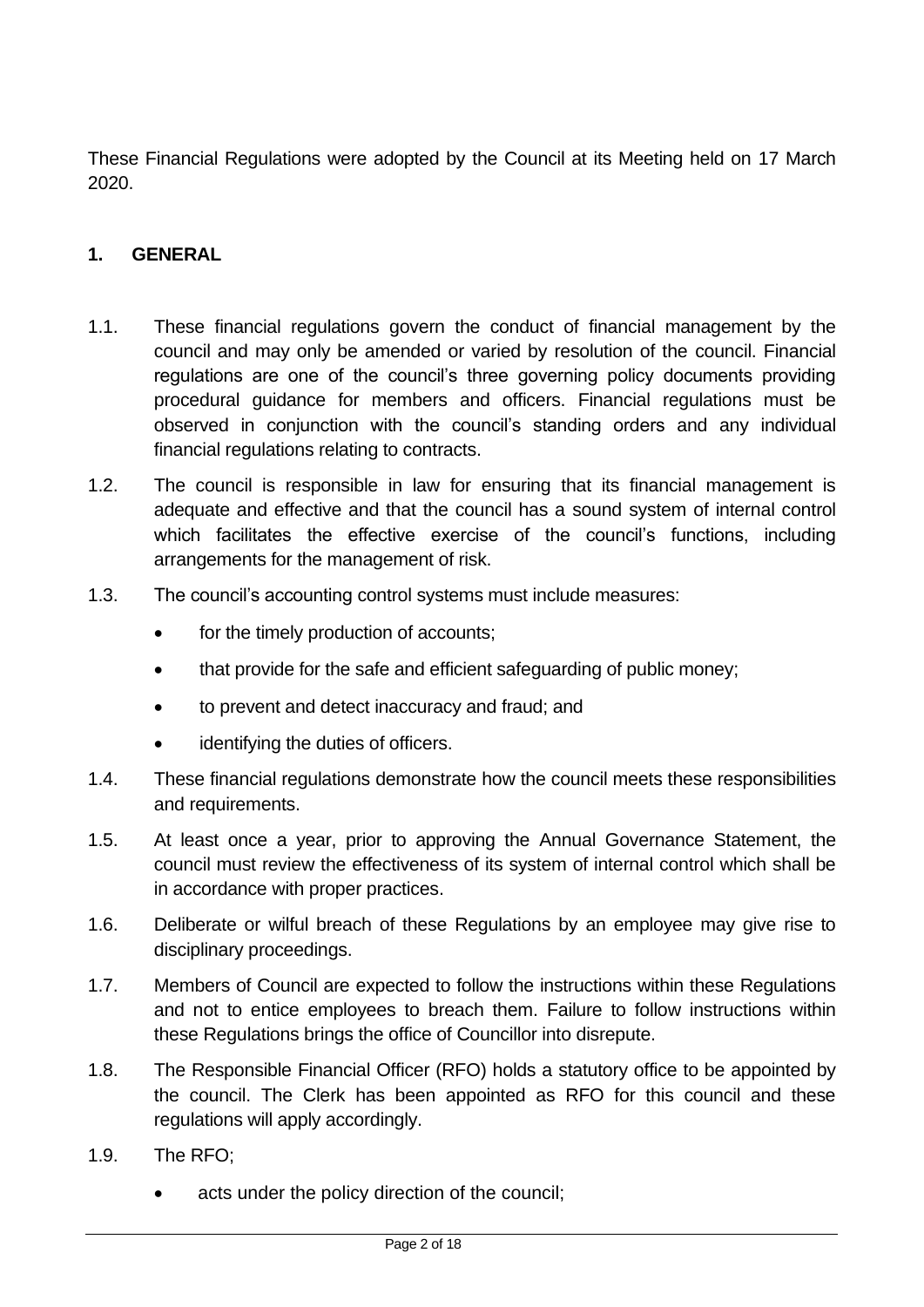- administers the council's financial affairs in accordance with all Acts, Regulations and proper practices;
- determines on behalf of the council its accounting records and accounting control systems;
- ensures the accounting control systems are observed;
- maintains the accounting records of the council up to date in accordance with proper practices;
- assists the council to secure economy, efficiency and effectiveness in the use of its resources; and
- produces financial management information as required by the council.
- 1.10. The accounting records determined by the RFO shall be sufficient to show and explain the council's transactions and to enable the RFO to ensure that any income and expenditure account and statement of balances, or record of receipts and payments and additional information, as the case may be, or management information prepared for the council from time to time comply with the Accounts and Audit Regulations.
- 1.11. The accounting records determined by the RFO shall in particular contain:
	- entries from day to day of all sums of money received and expended by the council and the matters to which the income and expenditure or receipts and payments account relate;
	- a record of the assets and liabilities of the council; and
	- wherever relevant, a record of the council's income and expenditure in relation to claims made, or to be made, for any contribution, grant or subsidy.
- 1.12. The accounting control systems determined by the RFO shall include:
	- procedures to ensure that the financial transactions of the council are recorded as soon as reasonably practicable and as accurately and reasonably as possible;
	- procedures to enable the prevention and detection of inaccuracies and fraud and the ability to reconstruct any lost records;
	- identification of the duties of officers dealing with financial transactions and division of responsibilities of those officers in relation to significant transactions;
	- procedures to ensure that uncollectable amounts, including any bad debts are not submitted to the council for approval to be written off except with the approval of the RFO and that the approvals are shown in the accounting records; and
	- measures to ensure that risk is properly managed.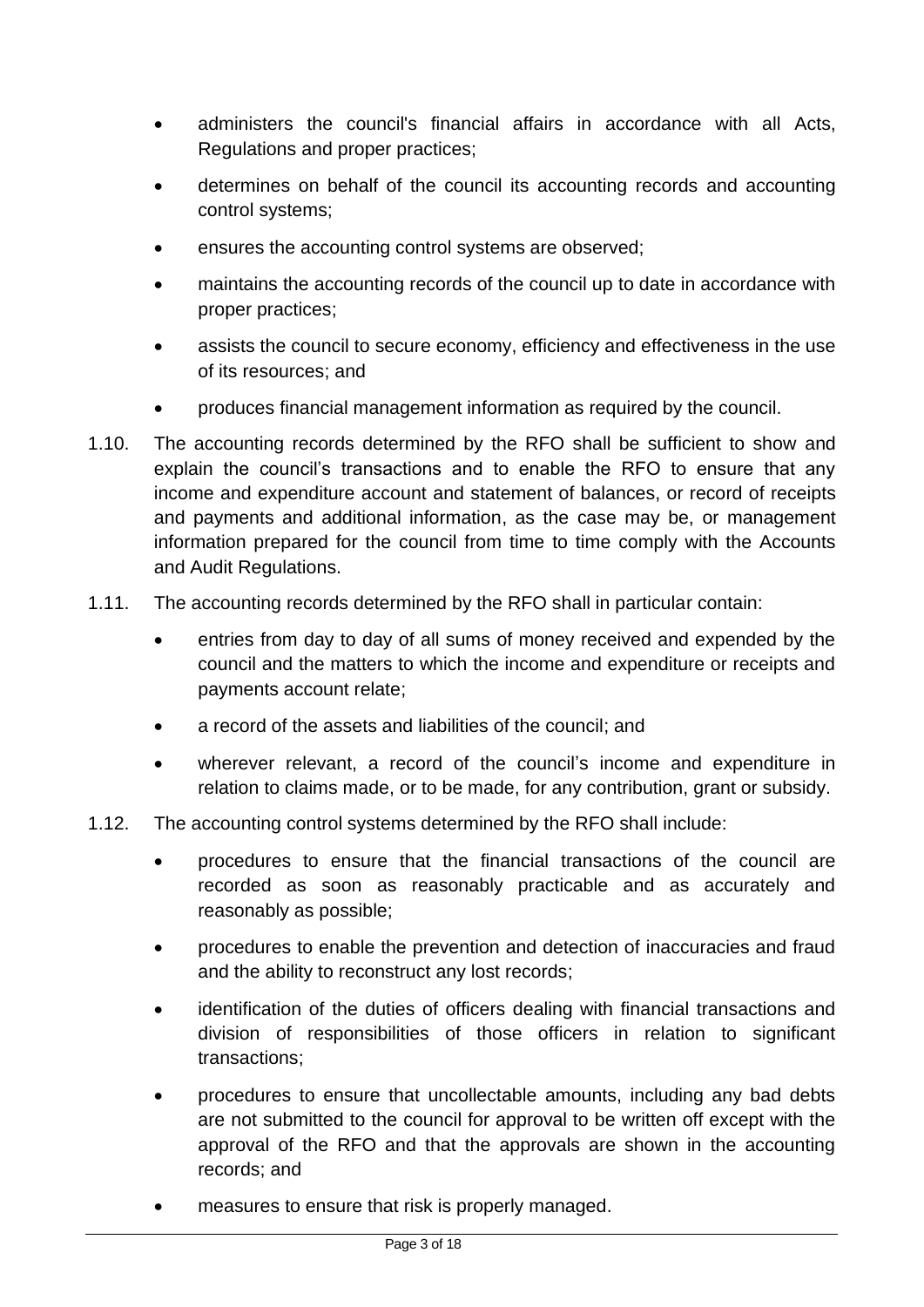- 1.13. The council is not empowered by these Regulations or otherwise to delegate certain specified decisions. In particular any decision regarding:
	- setting the final budget or the precept (Council Tax Requirement);
	- approving accounting statements;
	- approving an annual governance statement;
	- borrowing;
	- writing off bad debts;
	- declaring eligibility for the general power of competence; and
	- addressing recommendations in any report from the internal or external auditors,

shall be a matter for the full council only.

- 1.14. In addition the council must:
	- determine and keep under regular review the bank mandate for all council bank accounts; and
	- in respect of the annual salary for any employee have regard to recommendations about annual salaries of employees made by the Staffing Committee in accordance with its terms of reference.
- 1.15. In these financial regulations, references to the Accounts and Audit Regulations or 'the regulations' shall mean the regulations issued under the provisions of section 27 of the Audit Commission Act 1998, or any superseding legislation, and then in force unless otherwise specified.

In these financial regulations the term 'proper practice' or 'proper practices' shall refer to guidance issued in *Governance and Accountability for Local Councils– a Practitioners' Guide (England)* issued by the Joint Practitioners Advisory Group (JPAG), available from the websites of NALC and the Society for Local Council Clerks (SLCC).

# <span id="page-3-0"></span>**2. ACCOUNTING AND AUDIT (INTERNAL AND EXTERNAL)**

- 2.1. All accounting procedures and financial records of the council shall be determined by the RFO in accordance with the Accounts and Audit Regulations, appropriate Guidance and proper practices.
- 2.2. After each Payment Schedule is implemented and recorded in a Bank Statement the Chairman of the Council, who is not a signatory on the Payment Schedule, and in his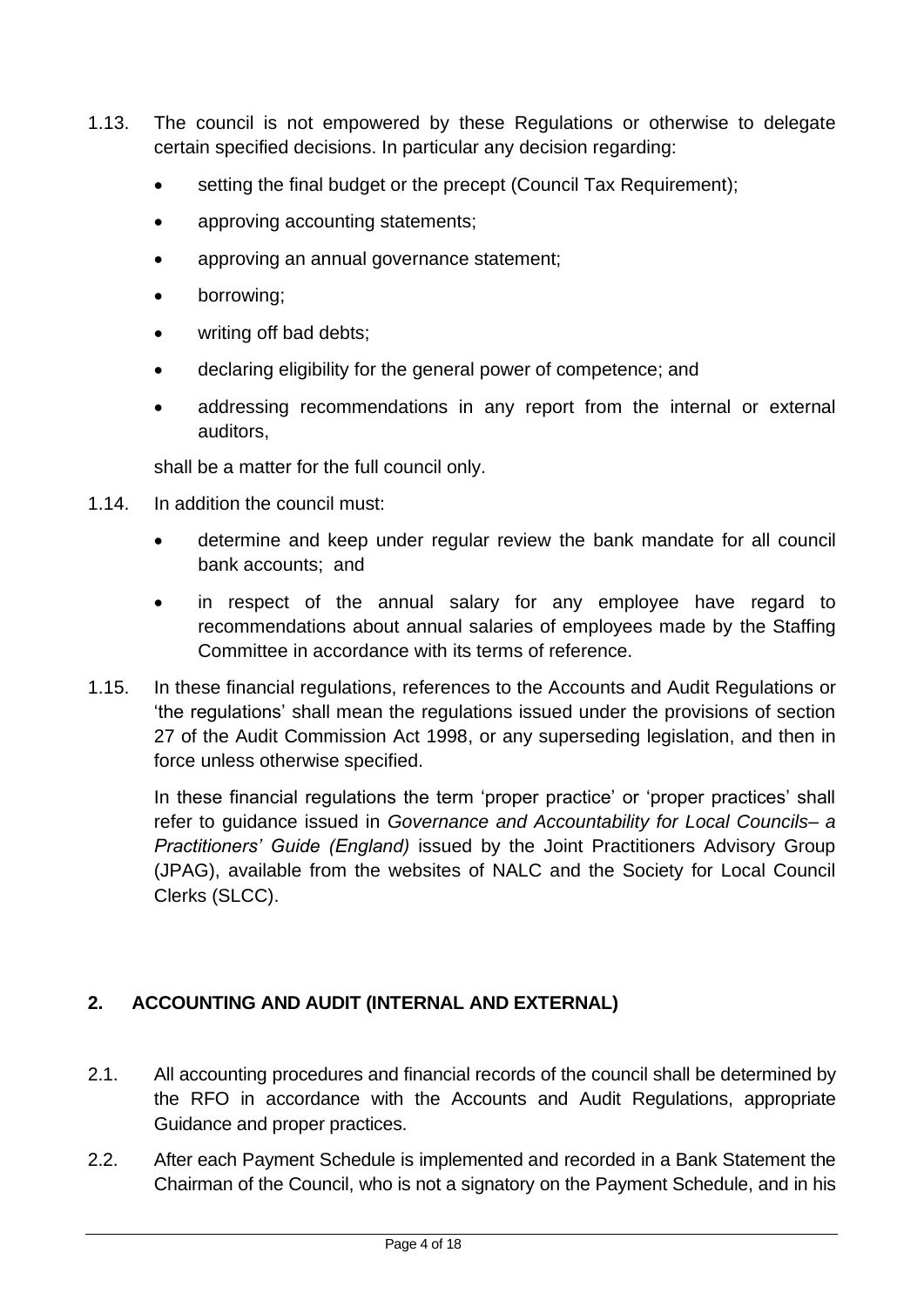absence another Member of the Council who has not signed the relevant payment schedule, shall be appointed to verify bank reconciliations (for all accounts) produced by the RFO. The Chairman shall sign the reconciliations and the original bank statements (or similar document) as evidence of verification. This activity shall on conclusion be reported, including any exceptions, to and noted by the Finance Advisory Sub Committee.

- 2.3. The RFO shall complete the annual statement of accounts, annual report, and any related documents of the council contained in the Annual Return (as specified in proper practices) as soon as practicable after the end of the financial year and having certified the accounts shall submit them and report thereon to the council within the timescales set by the Accounts and Audit Regulations.
- 2.4. The council shall ensure that there is an adequate and effective system of internal audit of its accounting records, and of its system of internal control in accordance with proper practices. Any officer or member of the council shall make available such documents and records as appear to the council to be necessary for the purpose of the audit and shall, as directed by the council, supply the RFO, internal auditor, or external auditor with such information and explanation as the council considers necessary for that purpose.
- 2.5. The internal auditor shall be appointed by and shall carry out the work in relation to internal controls required by the council in accordance with proper practices.
- 2.6. The internal auditor shall:
	- be competent and independent of the financial operations of the council;
	- report to council in writing, or in person, on a regular basis with a minimum of one annual written report during each financial year;
	- to demonstrate competence, objectivity and independence, be free from any actual or perceived conflicts of interest, including those arising from family relationships; and
	- have no involvement in the financial decision making, management or control of the council.
- 2.7. Internal or external auditors may not under any circumstances:
	- perform any operational duties for the council;
	- initiate or approve accounting transactions; or
	- direct the activities of any council employee, except to the extent that such employees have been appropriately assigned to assist the internal auditor.
- 2.8. For the avoidance of doubt, in relation to internal audit the terms 'independent' and 'independence' shall have the same meaning as is described in proper practices.
- 2.9. The RFO shall make arrangements for the exercise of electors' rights in relation to the accounts including the opportunity to inspect the accounts, books, and vouchers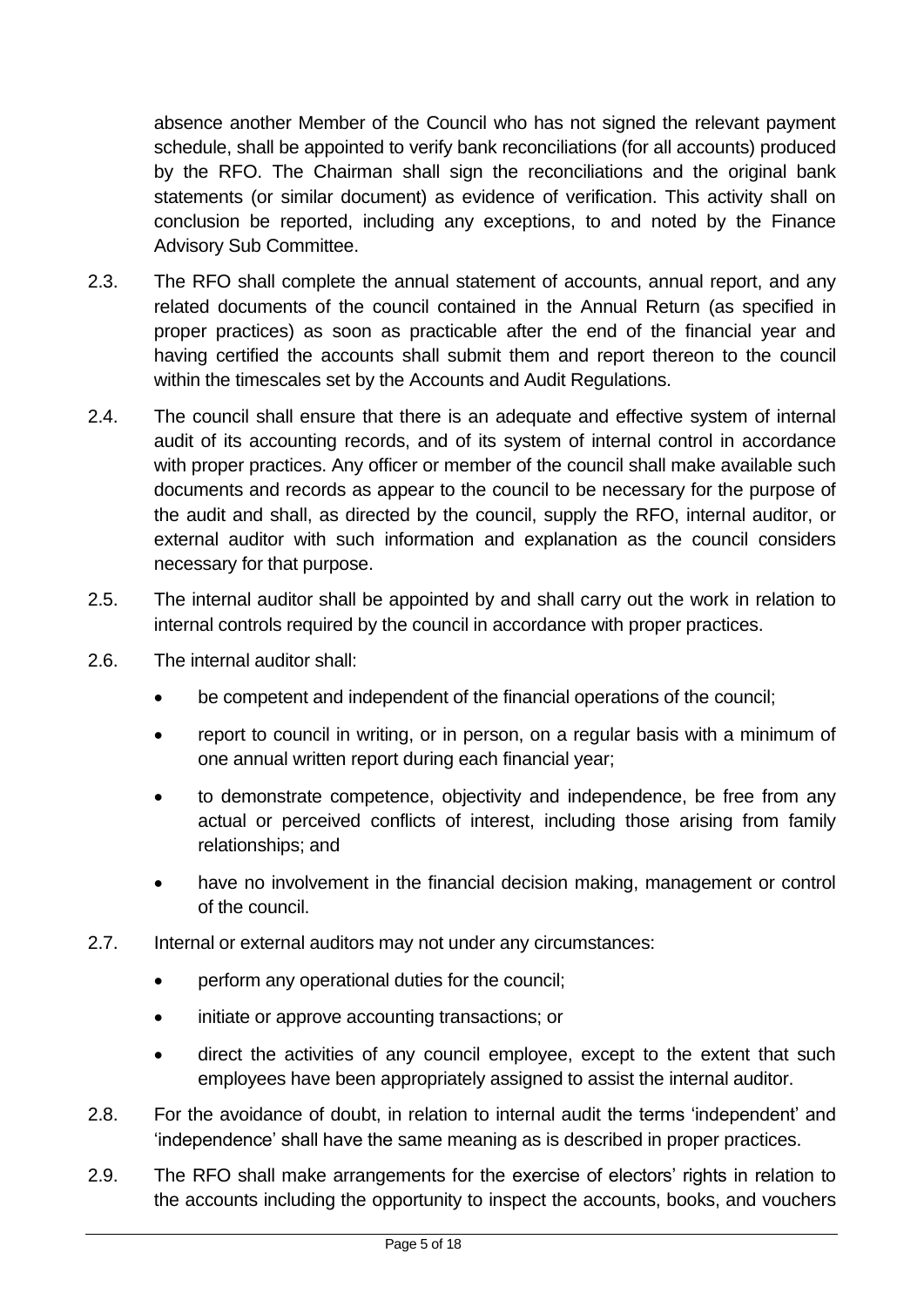and display or publish any notices and statements of account required by Audit Commission Act 1998, or any superseding legislation, and the Accounts and Audit Regulations.

2.10. The RFO shall, without undue delay, bring to the attention of all councillors any correspondence or report from internal or external auditors.

## <span id="page-5-0"></span>**3. ANNUAL ESTIMATES (BUDGET) AND FORWARD PLANNING**

- 3.1. The RFO must each year, by no later than January, prepare detailed estimates of all receipts and payments including the use of reserves and all sources of funding for the following financial year in the form of a budget to be considered by the relevant committee and the council.
- 3.2. The council shall consider annual budget proposals in relation to the council's forecast of revenue and capital receipts and payments including recommendations for the use of reserves and sources of funding and update the forecast accordingly.
- 3.3. The council shall fix the precept (council tax requirement), and relevant basic amount of council tax to be levied for the ensuing financial year not later than by the end of January each year. The RFO shall issue the precept to the billing authority and shall supply each member with a copy of the approved annual budget.
- 3.4. The approved annual budget shall form the basis of financial control for the ensuing year.

# <span id="page-5-1"></span>**4. BUDGETARY CONTROL AND AUTHORITY TO SPEND**

- 4.1. Expenditure on revenue items may be authorised up to the amounts included for that class of expenditure in the approved budget. This authority is to be determined by:
	- a duly delegated committee of the council; or
	- the Clerk for items below £1000.

Such authority is to be evidenced by a Minute or by an authorisation slip duly signed by the Clerk or designated officer, and where necessary also by the appropriate Chairman.

Contracts may not be disaggregated to avoid controls imposed by these regulations.

4.2. No expenditure may be authorised that will exceed the amount provided in the revenue budget for that class of expenditure other than by resolution of the council, or duly delegated committee. During the budget year and with the approval of council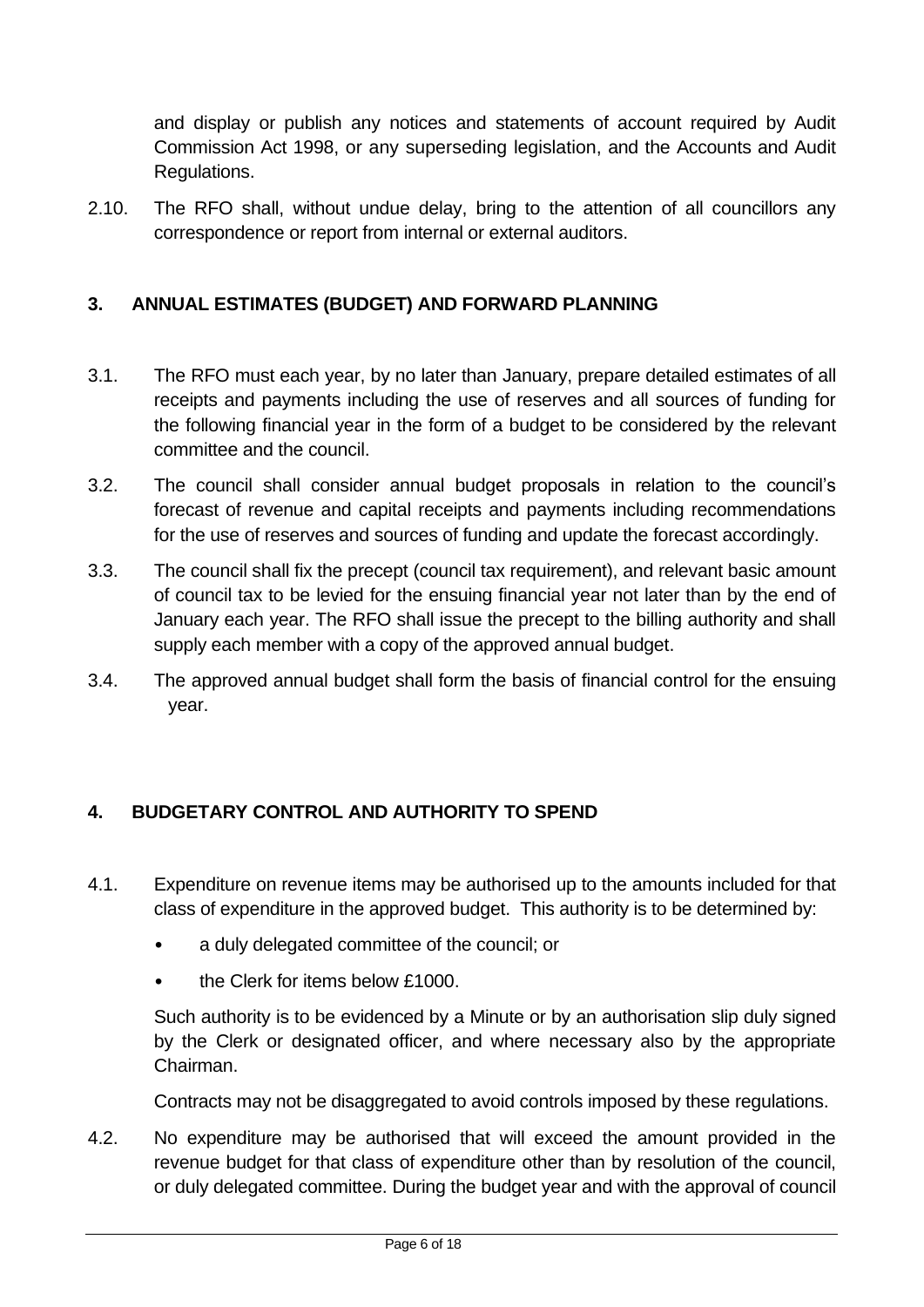for all budgets or a duly delegated committee for the budgets within their control, unspent and available amounts may be moved to other budget headings or to an earmarked reserve as appropriate ('virement').

- 4.3. Unspent provisions in the revenue or capital budgets for completed projects shall not be carried forward to a subsequent year.
- 4.4. The salary budgets are to be reviewed at least annually in October for the following financial year by the relevant committee. The RFO will inform committees of any changes impacting on their budget requirement for the coming year in good time.
- 4.5. In cases of extreme risk to the delivery of council services, the clerk may authorise revenue expenditure on behalf of the council which in the clerk's judgement it is necessary to carry out. Such expenditure includes repair, replacement or other work, whether or not there is any budgetary provision for the expenditure, subject to a limit of £1000. The Clerk shall report such action to the chairman as soon as possible and to the council as soon as practicable thereafter.
- 4.6. No expenditure shall be authorised in relation to any capital project and no contract entered into or tender accepted involving capital expenditure unless the council is satisfied that the necessary funds are available and the requisite borrowing approval has been obtained.
- 4.7. All capital works shall be administered in accordance with the council's standing orders and financial regulations relating to contracts.
- 4.8. The RFO shall regularly provide the council with a statement of receipts and payments to date under each head of the budgets, comparing actual expenditure to the appropriate date against that planned as shown in the budget. These statements are to be prepared at least at the end of each financial quarter and shall show explanations of material variances. For this purpose "material" shall be in excess of 15% of the budget.
- 4.9. Changes in earmarked reserves shall be approved by council as part of the budgetary control process.

# <span id="page-6-0"></span>**5. BANKING ARRANGEMENTS AND AUTHORISATION OF PAYMENTS**

- 5.1. The council's banking arrangements, including the bank mandate, shall be made by the RFO and approved by the council; banking arrangements may not be delegated to a committee. They shall be regularly reviewed for safety and efficiency
- 5.2. The RFO shall prepare a schedule of payments requiring authorisation, forming part of the Agenda for the Meeting and, together with the relevant invoices, present the schedule to council and/or the policy and resources committee. The council / committee shall review the schedule for compliance and, having satisfied itself shall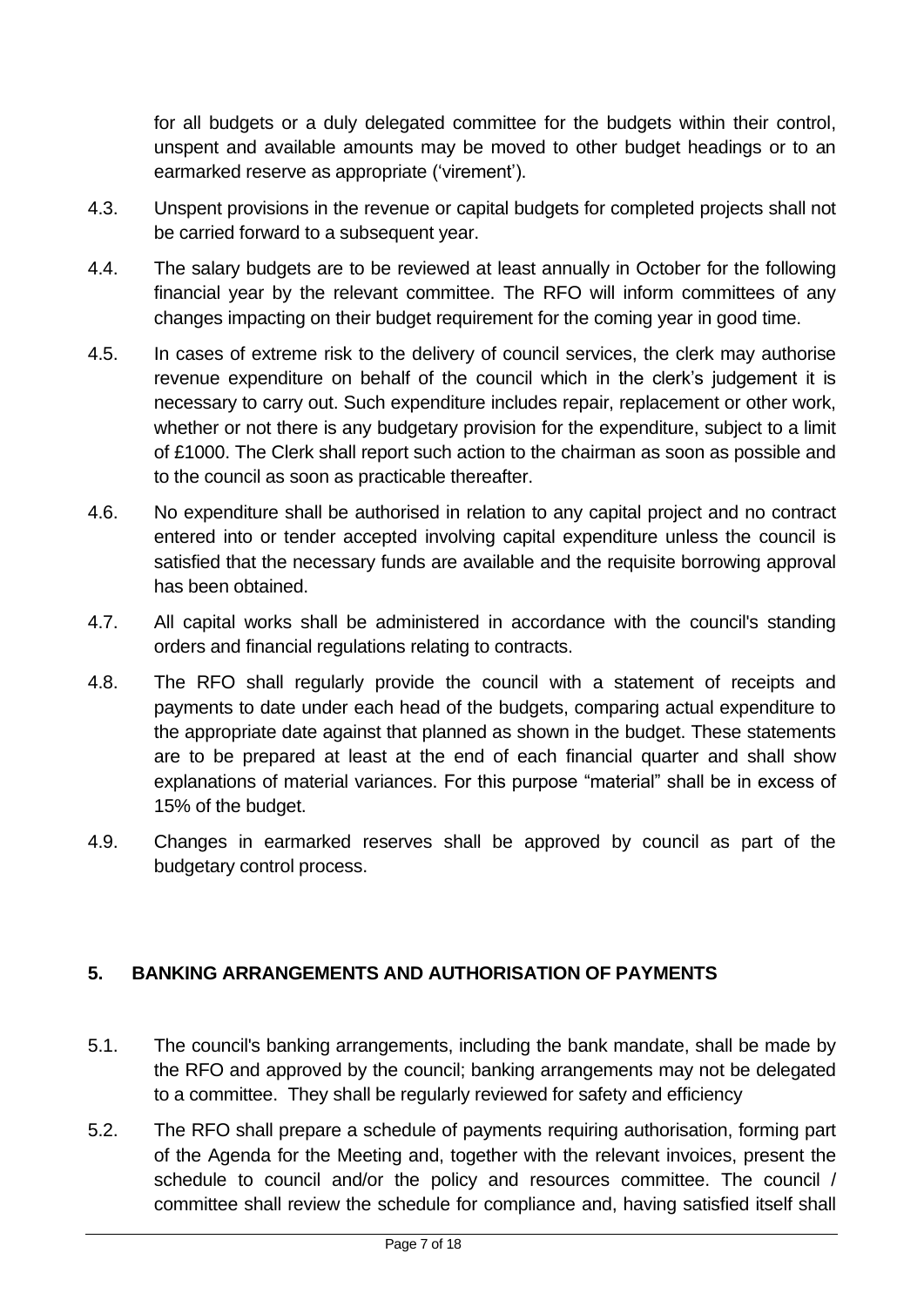authorise payment by a resolution of the council or policy and resources committee. . A detailed list of all payments shall be disclosed within or as an attachment to the minutes of the meeting at which payment was authorised. Personal payments (including salaries, wages, expenses and any payment made in relation to the termination of a contract of employment) may be summarised to remove public access to any personal information.

- 5.3. All invoices for payment shall be examined, verified and certified by the RFO to confirm that the work, goods or services to which each invoice relates has been received, carried out, examined and represents expenditure previously approved by the council.
- 5.4. The RFO shall examine invoices for arithmetical accuracy and analyse them to the appropriate expenditure heading. The RFO shall take all steps to pay all invoices submitted, and which are in order, at the next available council or policy and resources committee meeting.
- 5.5. The Clerk and RFO shall have delegated authority to authorise the payment of items only in the following circumstances:
	- a) If a payment is necessary to avoid a charge to interest under the Late Payment of Commercial Debts (Interest) Act 1998, and the due date for payment is before the next scheduled Meeting of council, where the Clerk and RFO certify that there is no dispute or other reason to delay payment, provided that a list of such payments shall be submitted to the next appropriate meeting of council or policy and resources committee;
	- b) An expenditure item authorised under 5.6 below (continuing contracts and obligations) provided that a list of such payments shall be submitted to the next appropriate meeting of council or policy and resources committee;
	- c) Fund transfers within the councils banking arrangements.
- 5.6. For each financial year the Clerk and RFO shall draw up a list of due payments which arise on a regular basis as the result of a continuing contract, statutory duty, or obligation such as Salaries, PAYE and NI, Superannuation Fund and regular maintenance contracts and the like for which council, or a duly authorised committee, may authorise payment for the year provided that the requirements of regulation 4.1 (Budgetary Controls) are adhered to, provided also that a list of such payments shall be submitted to the next appropriate meeting of council or policy and resources committee.
- 5.7. A record of regular payments made under 5.6 above shall be drawn up and be signed by two members on each and every occasion when payment is authorised thus controlling the risk of duplicated payments being authorised and / or made.
- 5.8. In respect of grants a duly authorised committee shall approve expenditure within any limits set by council and in accordance with any Policy statement approved by council.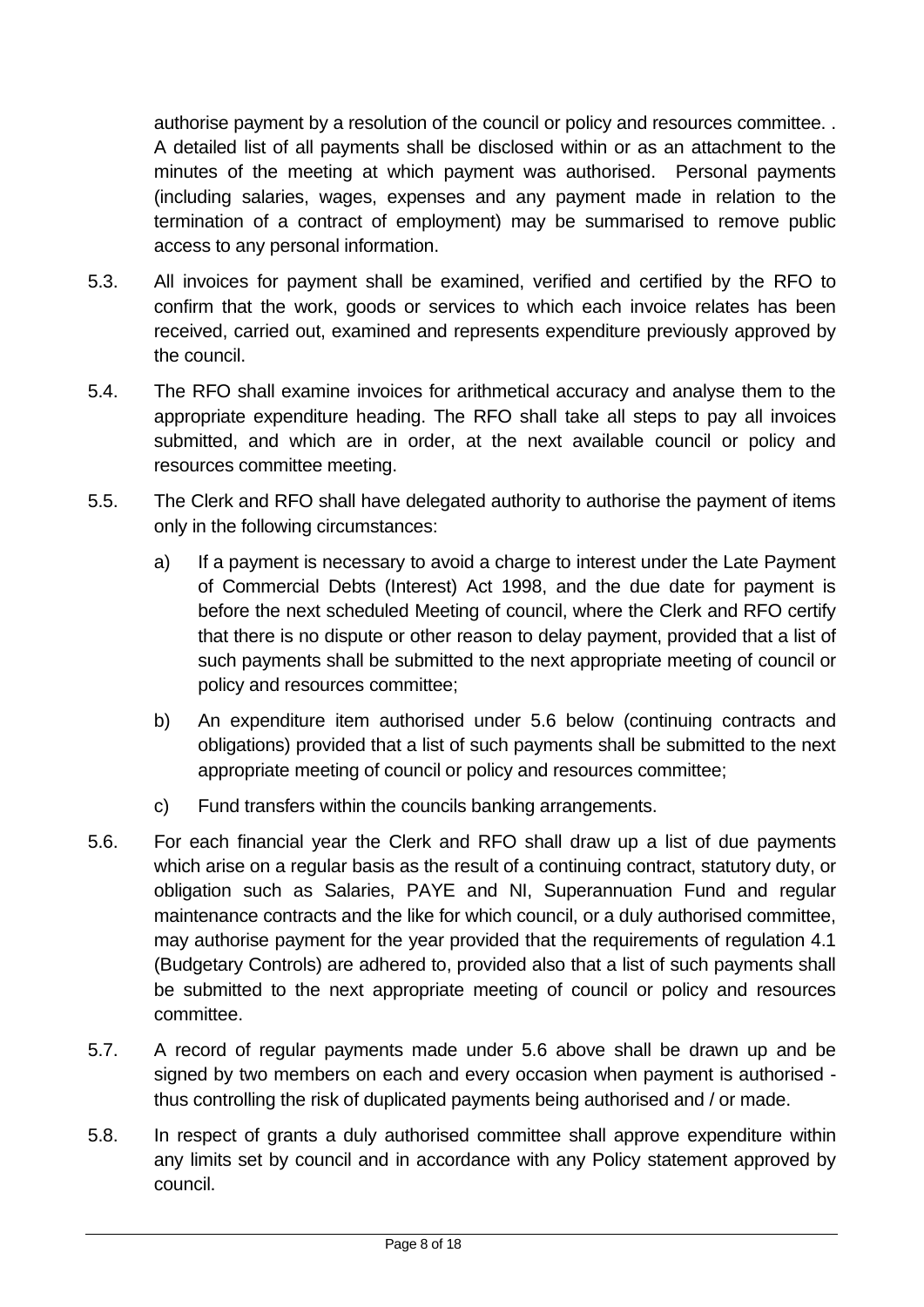- 5.9. Members are subject to the Code of Conduct that has been adopted by the council and shall comply with the Code and Standing Orders when a decision to authorise or instruct payment is made in respect of a matter in which they have a disclosable pecuniary or other interest, unless a dispensation has been granted.
- 5.10. The council will aim to rotate the duties of members in these Regulations so that onerous duties are shared out as evenly as possible over time.
- 5.11. Any changes in the recorded details of suppliers, such as bank account records, shall be approved in writing by a Member.

# <span id="page-8-0"></span>**6. INSTRUCTIONS FOR THE MAKING OF PAYMENTS**

- 6.1. The council will make safe and efficient arrangements for the making of its payments.
- 6.2. Following authorisation under Financial Regulation 5 above, the council, a duly delegated committee or, if so delegated, the Clerk or RFO shall give instruction that a payment shall be made.
- 6.3. All payments shall be effected by cheque or other instructions to the council's bankers, or otherwise, in accordance with a resolution of Council or duly delegated Committee.
- 6.4. Cheques or orders for payment drawn on the bank account in accordance with the schedule as presented to council or committee shall be signed by two members of council in accordance with a resolution instructing that payment. A member who is a bank signatory, having a connection by virtue of family or business relationships with the beneficiary of a payment, should not, under normal circumstances, be a signatory to the payment in question.
- 6.5. Cheques or orders for payment shall not normally be presented for signature other than at a council meeting or policy and resources committee (including immediately before or after such a meeting). Any signatures obtained away from such meetings shall be reported to the council or the policy and resources committee at the next convenient meeting.
- 6.6. Payment for utility supplies (energy, telephone and water) and any National Non-Domestic Rates may be made by variable Direct Debit provided that any payments are reported on the payment schedule to council or the policy and resources committee.
- 6.7. Payment for certain items may be made by Banker's Standing Order provided that any payments are reported on the payment schedule to council or the policy and resources committee.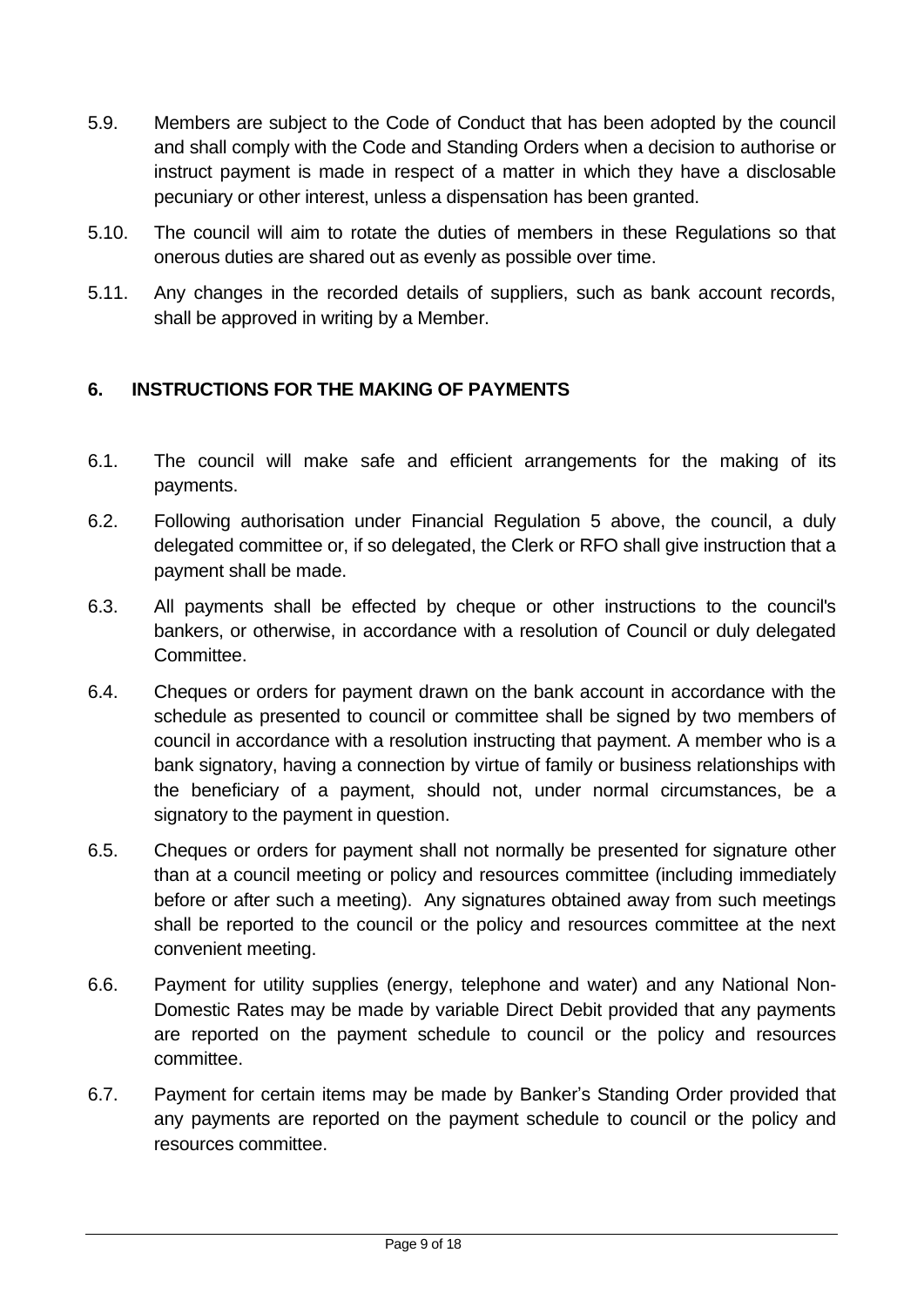- 6.8. Payment for certain items may be made by BACS or CHAPS methods provided that any payments are reported on the payment schedule to council or the policy and resources committee.
- 6.9. Payment for certain items may be made by internet banking transfer provided evidence is retained showing which members approved the payment.
- 6.10. The payment schedule submitted to Council or the policy and resources committee will show all payments to be made or already made either by cheque, direct debit, banker's standing order, BACS or Chaps and any other form of internet banking transfer. The payment schedule shall be signed by 2 members of the Council (authorised bank signatory's) having first compared the schedule to the invoices or other appropriate documents.
- 6.11. No employee or councillor shall disclose any PIN or password, relevant to the working of the council or its bank accounts, to any person not authorised by the council or a duly delegated committee.
- 6.12. Regular back-up copies of the records on any computer shall be made and shall be stored securely away from the computer in question, and preferably off site.
- 6.13. The council, and any members using computers for the council's financial business, shall ensure that anti-virus, anti-spyware and firewall, software with automatic updates, together with a high level of security, is used.
- 6.14. Where internet banking arrangements are made with any bank, the Clerk shall be appointed as the Service Administrator. The Bank Mandate approved by the council shall identify a number of councillors who will be authorised to approve transactions on those accounts.
- 6.15. Access to any internet banking accounts will be directly to the access page (which may be saved under "favourites"), and not through a search engine or e-mail link. Remembered or saved passwords facilities must not be used on any computer used for council banking work. Breach of this Regulation will be treated as a very serious matter under these regulations.
- 6.16. Changes to account details for suppliers, which are used for internet banking may only be changed on written hard copy notification by the supplier and supported by hard copy authority for change signed by the Clerk. A programme of regular checks of standing data with suppliers will be followed.
- 6.17. Any debit card issued for use will be specifically restricted to the Clerk and will also be restricted to a single transaction maximum value of £500 unless authorise by council or policy and resources committee in writing before any order is placed.
- 6.18. Any corporate credit card or trade card account opened by the council will be specifically restricted to use by the Clerk or other duly authorised officer and shall be subject to automatic payment in full at each month-end. Personal credit or debit cards of members or staff shall not be used under any circumstances.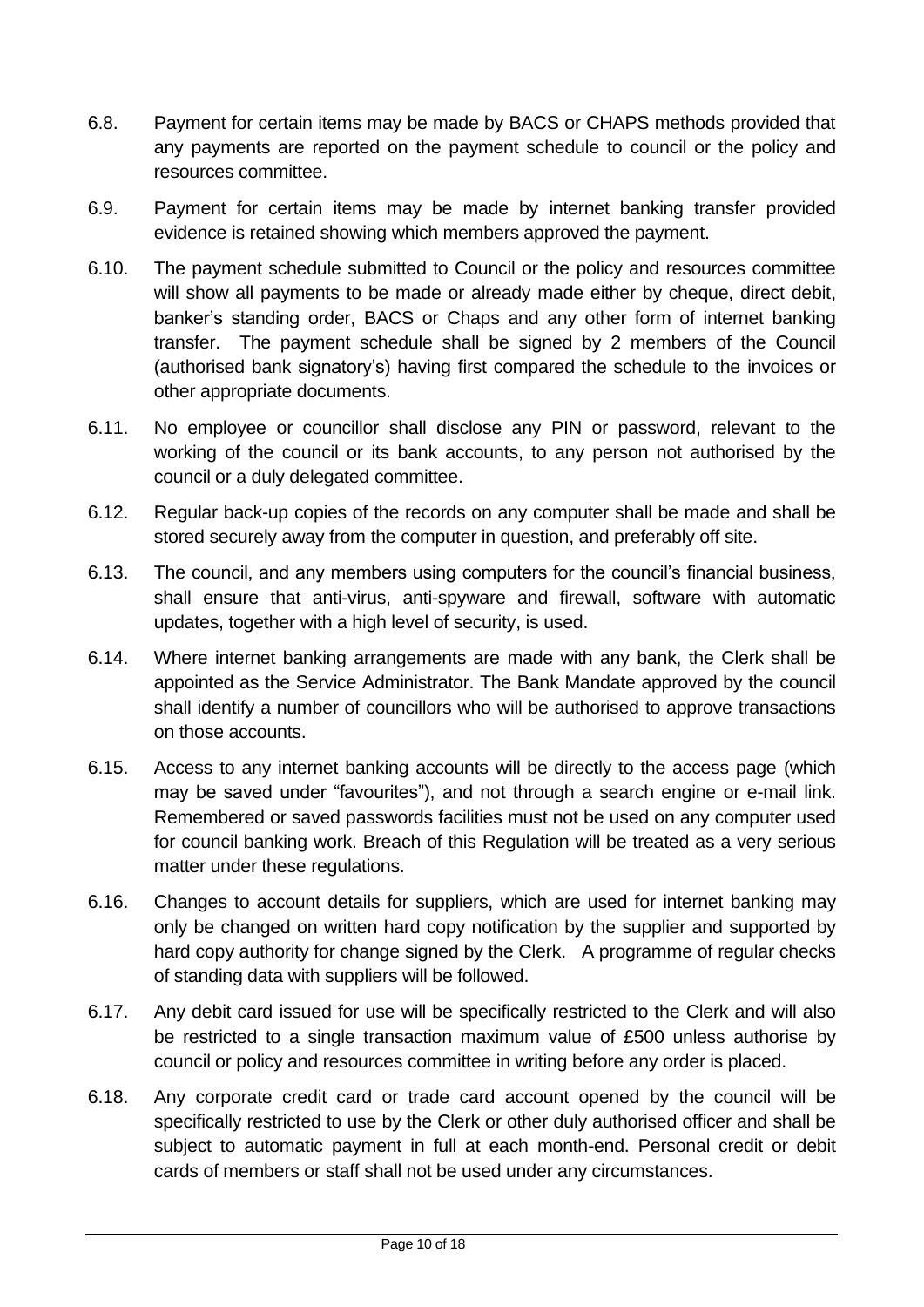- 6.19. The RFO may provide petty cash to officers for the purpose of defraying operational and other expenses. Vouchers for payments made shall be forwarded to the RFO with a claim for reimbursement.
	- a) The RFO shall maintain a petty cash float of up to a maximum of £100 for the purpose of defraying operational and other expenses. Vouchers for payments made from petty cash shall be kept to substantiate the payment.
	- b) Income received must not be paid into the petty cash float but must be separately banked, as provided elsewhere in these regulations.
	- c) Payments to maintain the petty cash float shall be shown separately on the schedule of payments presented to council under 5.2 above.

# <span id="page-10-0"></span>**7. PAYMENT OF SALARIES**

- 7.1. As an employer, the council shall make arrangements to meet fully the statutory requirements placed on all employers by PAYE and National Insurance legislation. The payment of all salaries shall be made in accordance with payroll records and the rules of PAYE and National Insurance currently operating, and salary rates shall be as agreed by council, or duly delegated committee.
- 7.2. Payment of salaries and payment of deductions from salary such as may be required to be made for tax, national insurance and pension contributions, or similar statutory or discretionary deductions must be made in accordance with the payroll records and on the appropriate dates stipulated in employment contracts, provided that each payment is reported to the next available council meeting, as set out in these regulations above.
- 7.3. No changes shall be made to any employee's pay, emoluments, or terms and conditions of employment without the prior consent of the council or the policy and resources committee.
- 7.4. Each and every payment to employees of net salary and to the appropriate creditor of the statutory and discretionary deductions shall be recorded in a separate confidential record. This confidential record is not open to inspection or review (under the Freedom of Information Act 2000 or otherwise) other than:
	- a) by any councillor who can demonstrate a need to know;
	- b) by the internal auditor;
	- c) by the external auditor; or
	- d) by any person authorised under Audit Commission Act 1998, or any superseding legislation.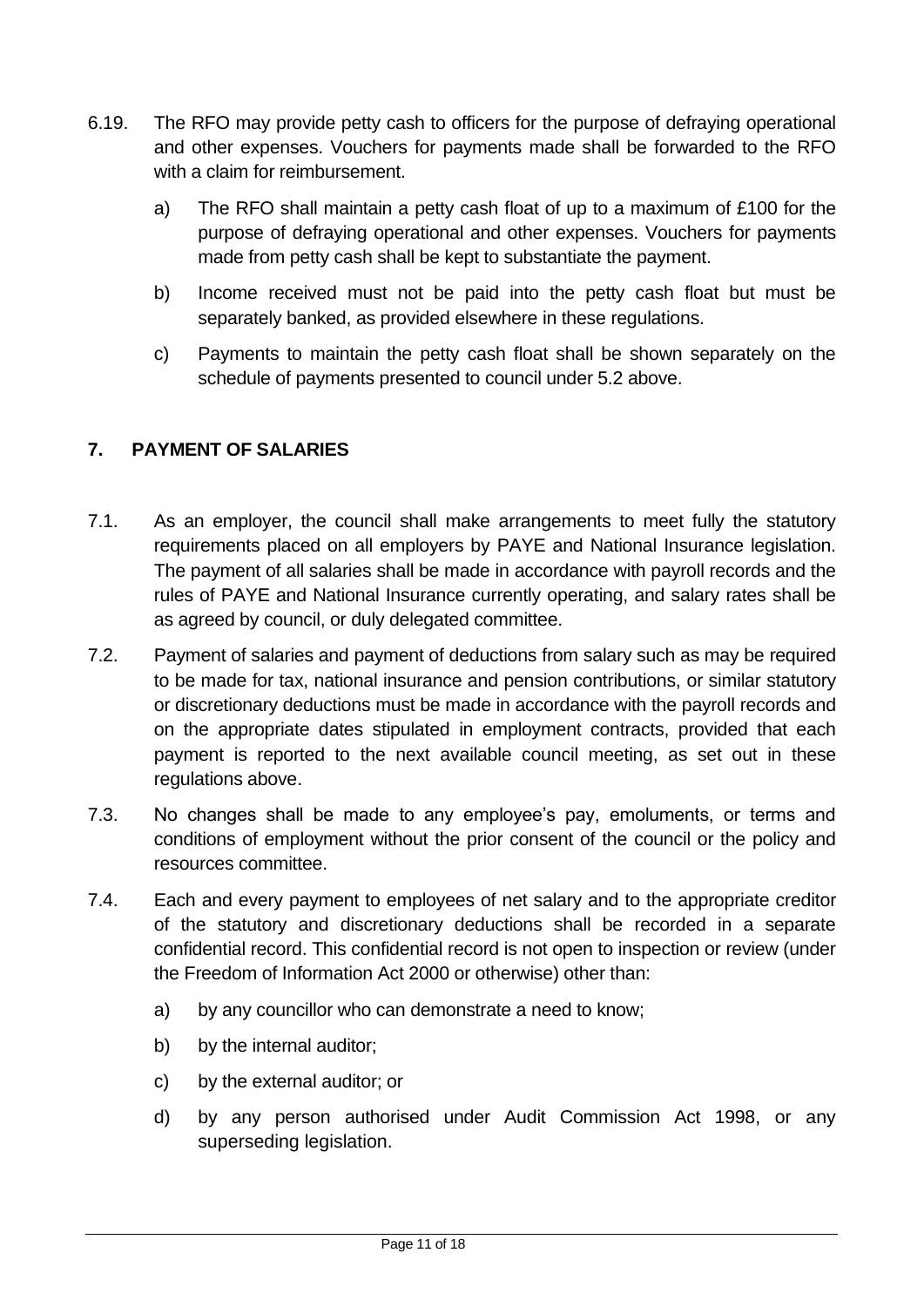- 7.5. The total of such payments in each calendar month shall be reported with all other payments as made as may be required under these Financial Regulations, to ensure that only payments due for the period have actually been paid.
- 7.6. Any termination payments shall be supported by a clear business case and reported to the council. Termination payments shall only be authorised by council.
- 7.7. Before employing interim staff the council must consider a full business case.

### <span id="page-11-0"></span>**8. LOANS AND INVESTMENTS**

- 8.1. All borrowings shall be effected in the name of the council, after obtaining any necessary borrowing approval. Any application for borrowing approval shall be approved by Council as to terms and purpose. The application for Borrowing Approval, and subsequent arrangements for the Loan shall only be approved by full council.
- 8.2. Any financial arrangement which does not require formal Borrowing Approval from the Secretary of State (such as Hire Purchase or Leasing of tangible assets) shall be subject to approval by the full council. In each case a report in writing shall be provided to council in respect of value for money for the proposed transaction.
- 8.3. The council will arrange with the council's Banks and Investment providers for the sending of a copy of each statement of account to the Chairman of the council at the same time as one is issued to the Clerk or RFO.
- 8.4. All loans and investments shall be negotiated in the name of the Council and shall be for a set period in accordance with council policy.
- 8.5. The council shall consider the need for an Investment Strategy and Policy which, if drawn up, shall be in accordance with relevant regulations, proper practices and guidance. Any Strategy and Policy shall be reviewed by the council at least annually.
- 8.6. All investments of money under the control of the council shall be in the name of the council.
- 8.7. All investment certificates and other documents relating thereto shall be retained in the custody of the RFO.
- 8.8. Payments in respect of short term or long term investments, including transfers between bank accounts held in the same bank, or branch, shall be made in accordance with Regulation 5 (Authorisation of payments) and Regulation 6 (Instructions for payments).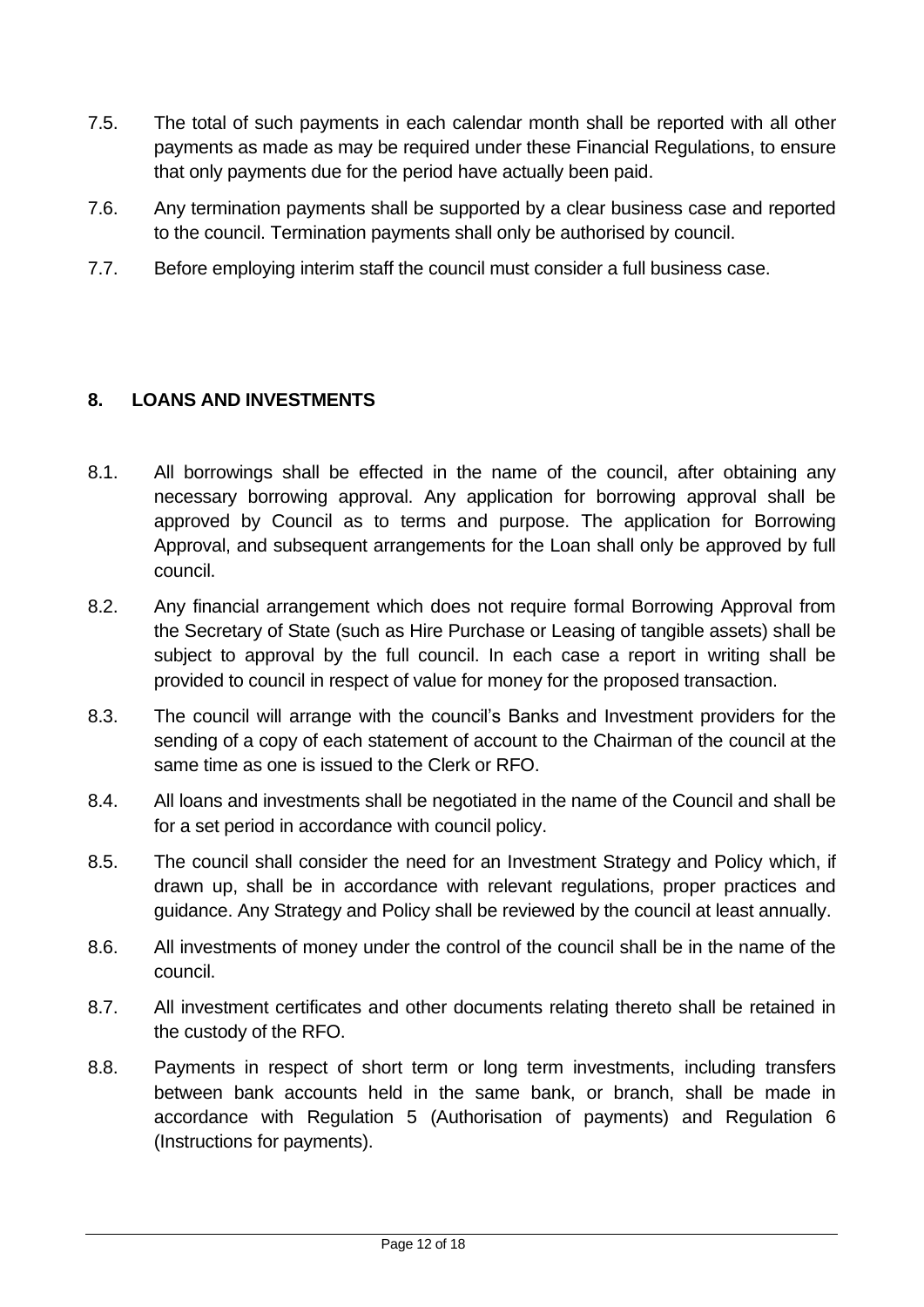#### <span id="page-12-0"></span>**9. INCOME**

- 9.1. The collection of all sums due to the council shall be the responsibility of and under the supervision of the RFO.
- 9.2. Particulars of all charges to be made for work done, services rendered or goods supplied shall be agreed annually by the council, notified to the RFO and the RFO shall be responsible for the collection of all accounts due to the council.
- 9.3. The council will review all fees and charges at least annually, following a report of the Clerk.
- 9.4. Any sums found to be irrecoverable and any bad debts shall be reported to the council and shall be written off in the year.
- 9.5. All sums received on behalf of the council shall be banked intact as directed by the RFO. In all cases, all receipts shall be deposited with the council's bankers with such frequency as the RFO considers necessary.
- 9.6. The origin of each receipt shall be entered on the paying-in slip.
- 9.7. Personal cheques shall not be cashed out of money held on behalf of the council.
- 9.8. The RFO shall promptly complete any VAT Return that is required. Any repayment claim due in accordance with VAT Act 1994 section 33 shall be made at least annually coinciding with the financial year end.
- 9.9. Where any significant sums of cash are regularly received by the council, the RFO shall take such steps as are agreed by the council to ensure that more than one person is present when the cash is counted in the first instance, that there is a reconciliation to some form of control such as ticket issues, and that appropriate care is taken in the security and safety of individuals banking such cash.
- 9.10. Any income arising which is the property of a charitable trust shall be paid into a charitable bank account. Instructions for the payment of funds due from the charitable trust to the council (to meet expenditure already incurred by the authority) will be given by the Managing Trustees of the charity meeting separately from any council meeting(see also Regulation 16 below).

#### <span id="page-12-1"></span>**10. ORDERS FOR WORK, GOODS AND SERVICES**

- 10.1. An official order or letter shall be issued for all work, goods and services unless a formal contract is to be prepared or an official order would be inappropriate. Copies of orders shall be retained.
- 10.2. Order books shall be controlled by the RFO.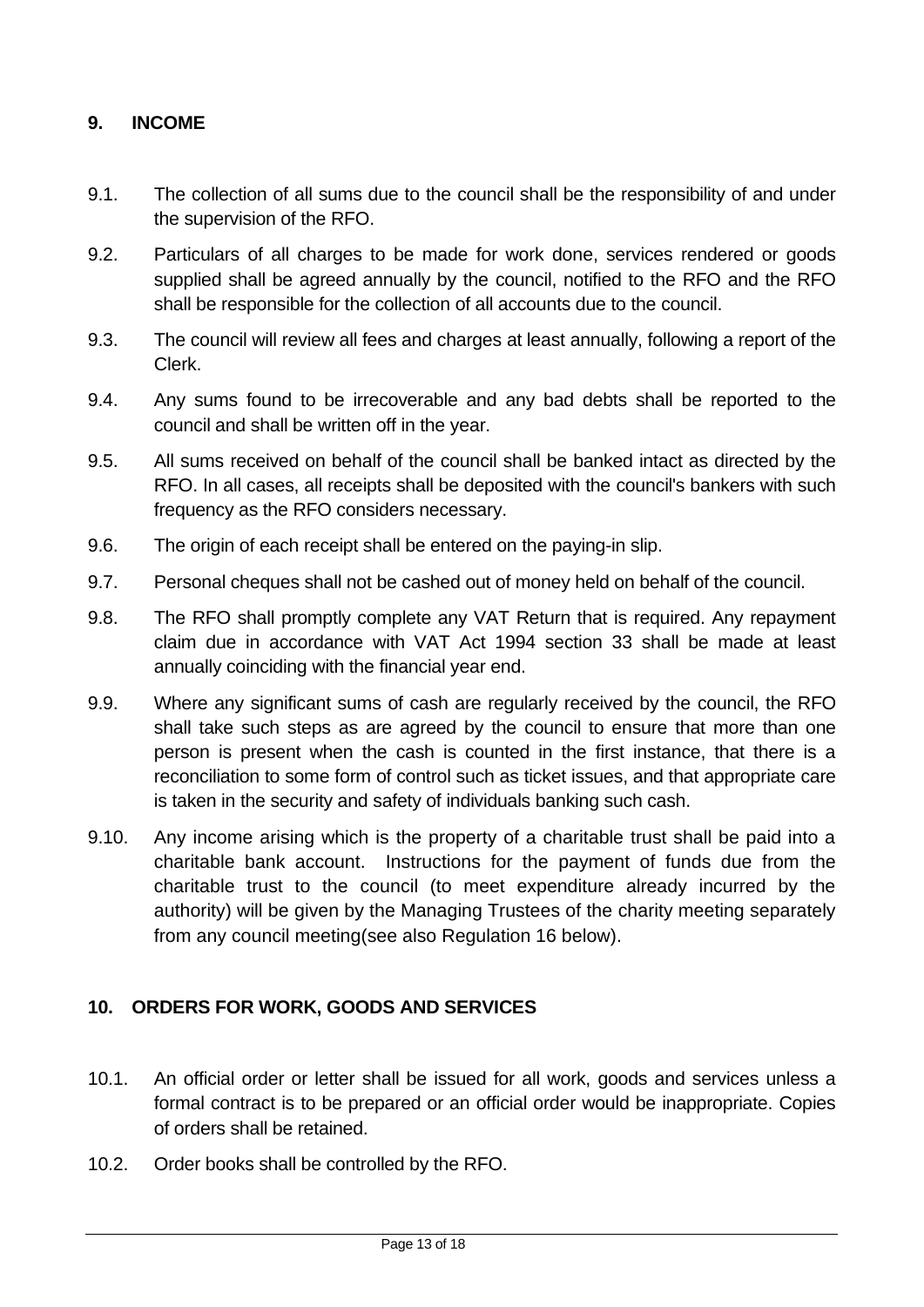- 10.3. All members and Officers are responsible for obtaining value for money at all times. An officer issuing an official order shall ensure as far as reasonable and practicable that the best available terms are obtained in respect of each transaction, usually by obtaining three or more quotations or estimates from appropriate suppliers, where practicable and realistic.
- 10.4. A member may not issue an official order or make any contract on behalf of the council.

# <span id="page-13-0"></span>**11. CONTRACTS**

- 11.1. Procedures as to contracts are laid down as follows:
	- a. Every contract shall comply with these financial regulations, and no exceptions shall be made otherwise than in an emergency provided that this regulation need not apply to contracts which relate to items (i) to (vi) below:
		- i. for the supply of gas, electricity, water, sewerage and telephone services;
		- ii. for specialist services such as are provided by solicitors, accountants, surveyors and planning consultants;
		- iii. for work to be executed or goods or materials to be supplied which consist of repairs to or parts for existing machinery or equipment or plant;
		- iv. for work to be executed or goods or materials to be supplied which constitute an extension of an existing contract by the Council;
		- v. for additional audit work of the external Auditor up to an estimated value of £500 (in excess of this sum the Clerk and RFO shall act after consultation with the Chairman and Vice Chairman of council); and
		- vi. for goods or materials proposed to be purchased which are proprietary articles and / or are only sold at a fixed price.
		- b. Where the council intends to procure or award a public supply contract, public service contract or public works contract as defined by The Public Contracts Regulations 2015 ("the Regulations") which is valued at £25,000 or more, the council shall comply with the relevant requirements of the Regulations<sup>1</sup>.
		- c. The full requirements of The Regulations, as applicable, shall be followed in respect of the tendering and award of a public supply contract, public service

 $1$  The Regulations require councils to use the Contracts Finder website to advertise contract opportunities, set out the procedures to be followed in awarding new contracts and to publicise the award of new contracts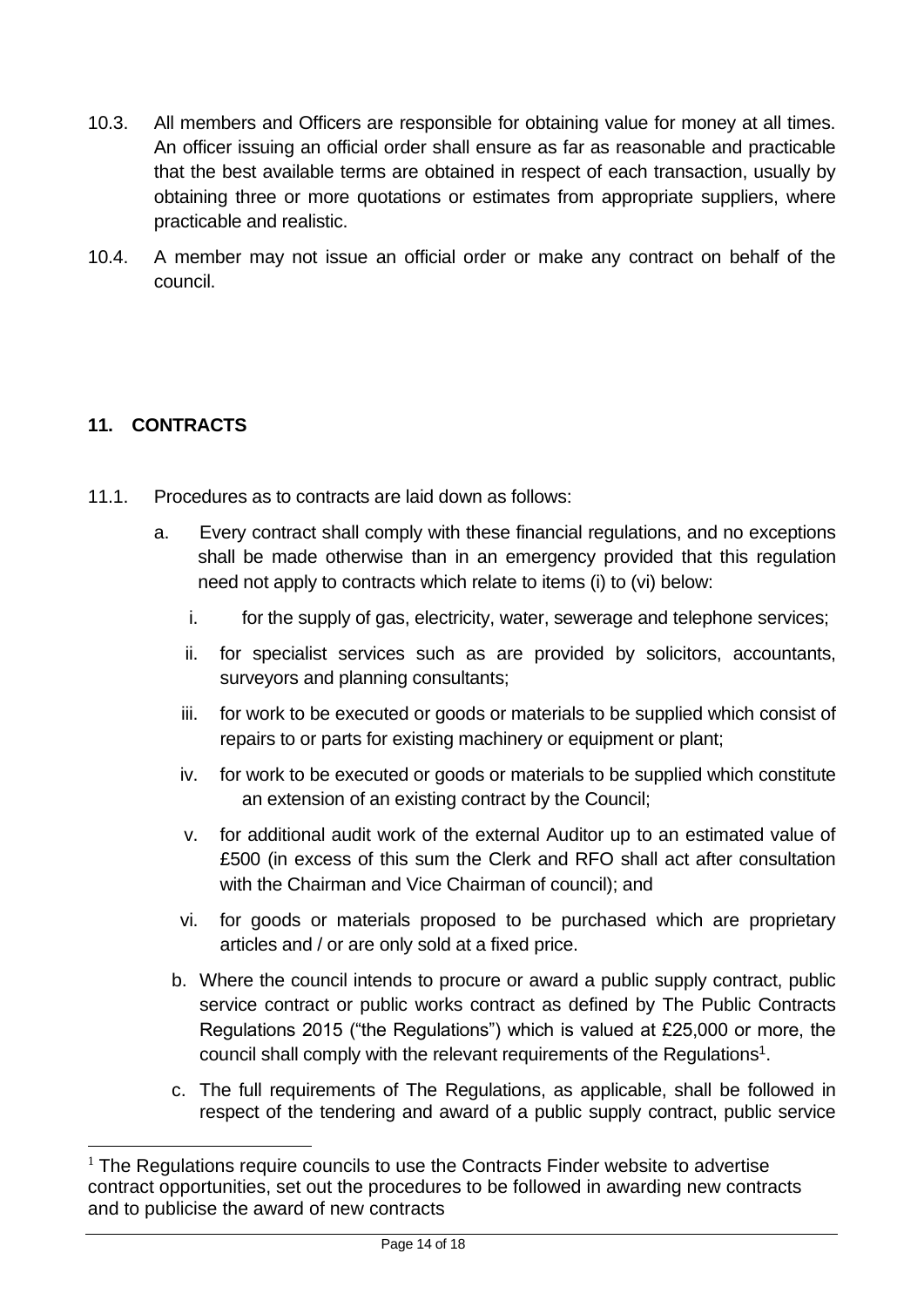contract or public works contract which exceed thresholds in The Regulations set by the Public Contracts Directive 2014/24/EU (which may change from time to time)<sup>2</sup>.

- d. When applications are made to waive financial regulations relating to contracts to enable a price to be negotiated without competition the reason shall be embodied in a recommendation to the council.
- e. Such invitation to tender shall state the general nature of the intended contract and the Clerk shall obtain the necessary technical assistance to prepare a specification in appropriate cases. The invitation shall in addition state that tenders must be addressed to the Clerk in the ordinary course of post. Each tendering firm shall be supplied with a specifically marked envelope in which the tender is to be sealed and remain sealed until the prescribed date for opening tenders for that contract.
- f. All sealed tenders shall be opened at the same time on the prescribed date by the Clerk in the presence of at least one member of council.
- g. If less than three tenders are received for contracts above £25,000 or if all the tenders are identical the council may make such arrangements as it thinks fit for procuring the goods or materials or executing the works.
- h. Any invitation to tender issued under this regulation shall be subject to Standing Order 18(d).
- i. When it is to enter into a contract of less than £25,000 in value for the supply of goods or materials or for the execution of works or specialist services other than such goods, materials, works or specialist services as are excepted as set out in paragraph (a) the Clerk or RFO shall obtain 3 quotations (priced descriptions of the proposed supply); where the value is below £5,000 and above £500 the Clerk or RFO shall strive to obtain 3 estimates where practicable and realistic.
	- j. The council shall not be obliged to accept the lowest or any tender, quote or estimate.
	- k. Should it occur that the council, or duly delegated committee, does not accept any tender, quote or estimate, the work is not allocated and the council requires further pricing, provided that the specification does not change, no person shall be permitted to submit a later tender, estimate or quote who was present when the original decision making process was being undertaken.
	- l. The European Union Procurement Directive shall apply and the terms of the Public Contracts Regulations 2006 and the Utilities Contracts Regulations 2006 including thresholds shall be followed.

<sup>2</sup> Thresholds currently applicable are:

a. For public supply and public service contracts 209,000 Euros (£164,176)

b. For public works contracts 5,225,000 Euros (£4,104,394)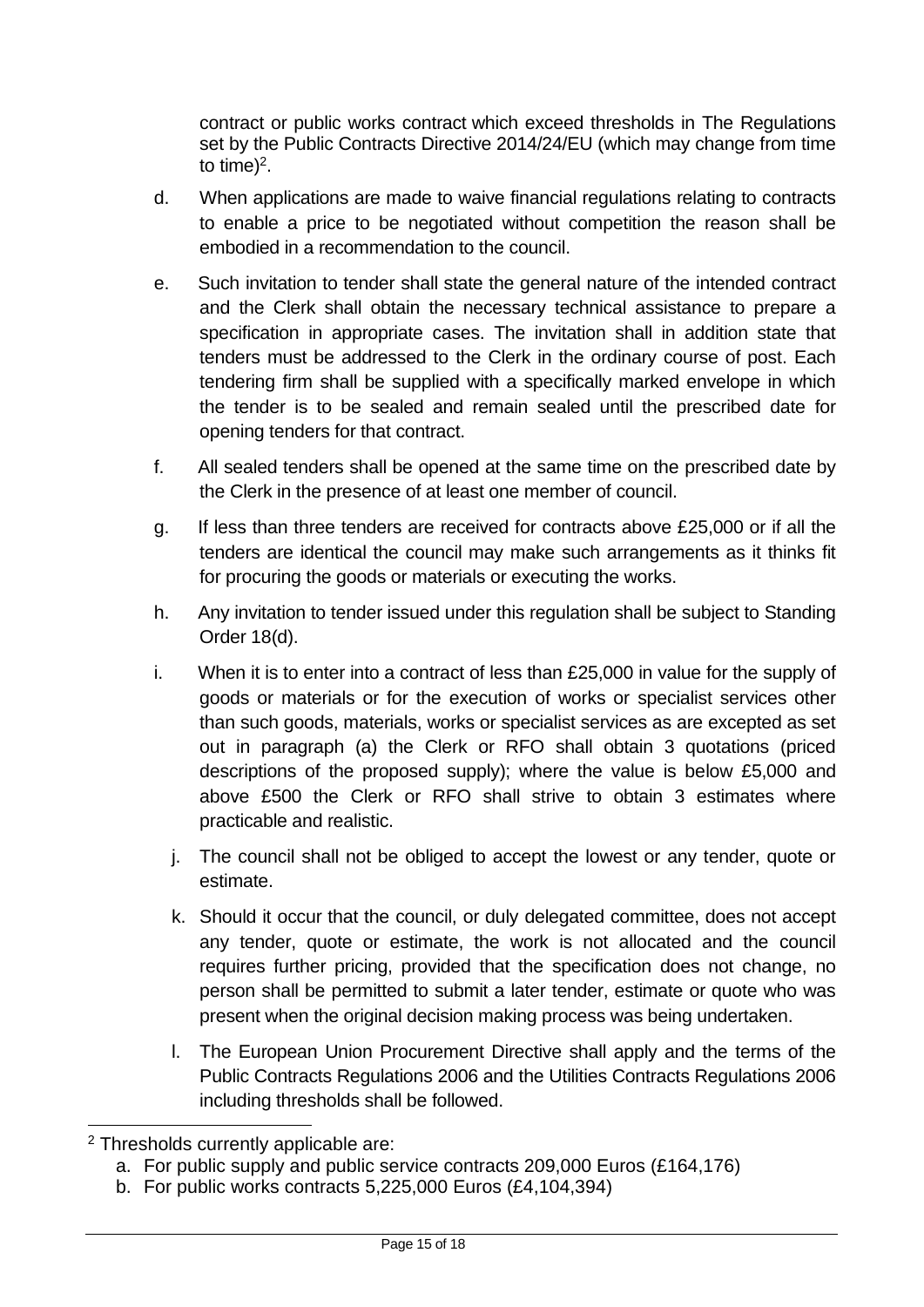#### <span id="page-15-0"></span>**12. PAYMENTS UNDER CONTRACTS FOR BUILDING OR OTHER CONSTRUCTION WORKS**

- 12.1. Payments on account of the contract sum shall be made within the time specified in the contract by the RFO upon authorised certificates of the architect or other consultants engaged to supervise the contract (subject to any percentage withholding as may be agreed in the particular contract).
- 12.2. Where contracts provide for payment by instalments the RFO shall maintain a record of all such payments. In any case where it is estimated that the total cost of work carried out under a contract, excluding agreed variations, will exceed the contract sum of 5% or more a report shall be submitted to the council.
- 12.3. Any variation to a contract or addition to or omission from a contract must be approved by the council and Clerk to the contractor in writing, the council being informed where the final cost is likely to exceed the financial provision.

#### <span id="page-15-1"></span>**13. STORES AND EQUIPMENT**

- 13.1. The officer in charge of each section shall be responsible for the care and custody of stores and equipment in that section.
- 13.2. Delivery Notes shall be obtained in respect of all goods received into store or otherwise delivered and goods must be checked as to order and quality at the time delivery is made.
- 13.3. Stocks shall be kept at the minimum levels consistent with operational requirements.
- 13.4. The RFO shall be responsible for periodic checks of stocks and stores at least annually.

#### <span id="page-15-2"></span>**14. ASSETS, PROPERTIES AND ESTATES**

14.1. The Clerk shall make appropriate arrangements for the custody of all title deeds and Land Registry Certificates of properties held by the council. The RFO shall ensure a record is maintained of all properties held by the council, recording the location, extent, plan, reference, purchase details, nature of the interest, tenancies granted,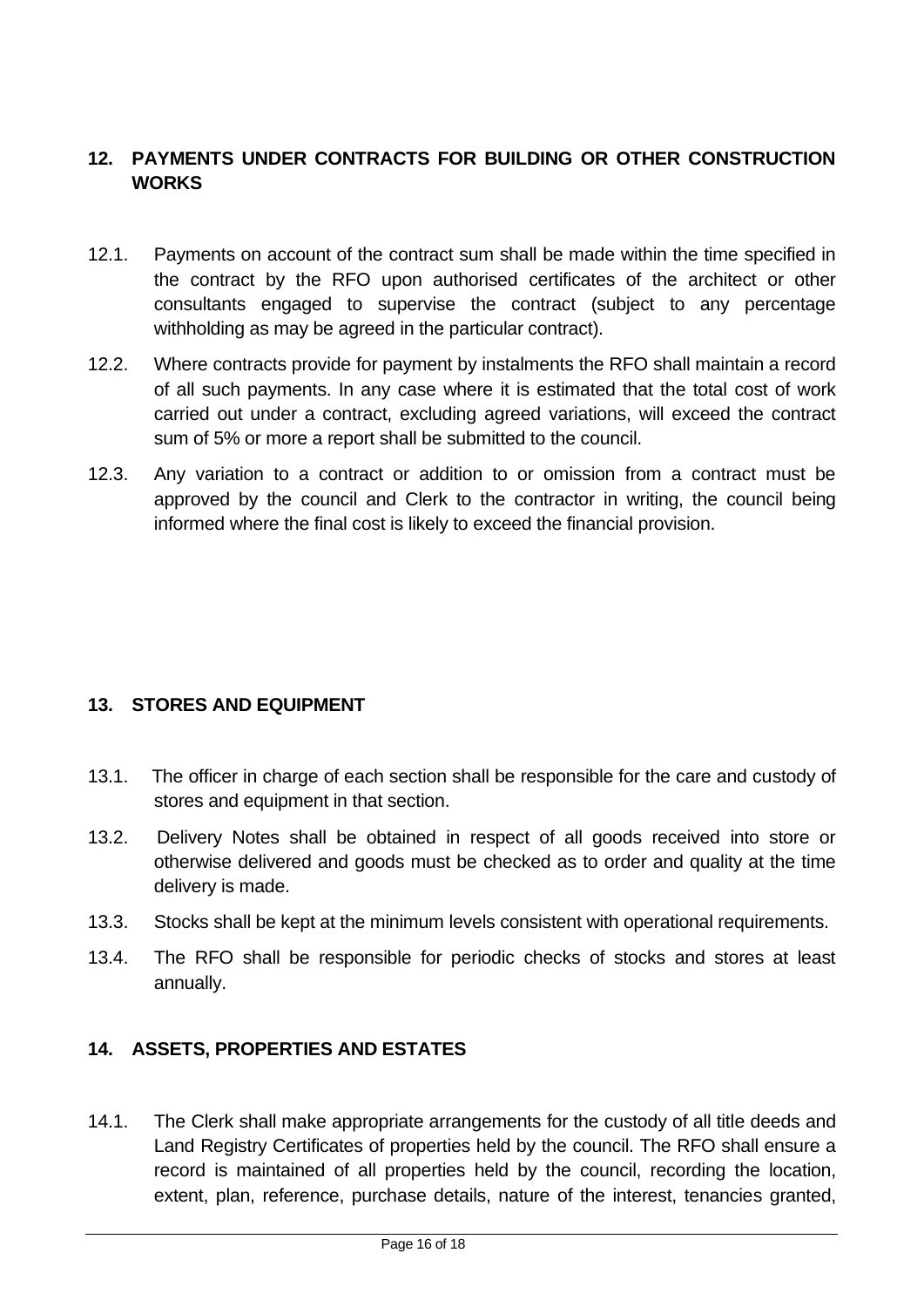rents payable and purpose for which held in accordance with Accounts and Audit Regulations.

- 14.2. No tangible moveable property shall be purchased or otherwise acquired, sold, leased or otherwise disposed of, without the authority of the council, together with any other consents required by law, save where the estimated value of any one item of tangible movable property does not exceed £250.
- 14.3. No real property (interests in land) shall be sold, leased or otherwise disposed of without the authority of the council, together with any other consents required by law, In each case a Report in writing shall be provided to council in respect of valuation and surveyed condition of the property (including matters such as planning permissions and covenants) together with a proper business case (including an adequate level of consultation with the electorate).
- 14.4. No real property (interests in land) shall be purchased or acquired without the authority of the full council. In each case a Report in writing shall be provided to council in respect of valuation and surveyed condition of the property (including matters such as planning permissions and covenants) together with a proper business case (including an adequate level of consultation with the electorate).
- 14.5. Subject only to the limit set in Reg. 14.2 above, no tangible moveable property shall be purchased or acquired without the authority of the full council. In each case a Report in writing shall be provided to council with a full business case.
- 14.6. The RFO shall ensure that an appropriate and accurate Register of Assets and Investments is kept up to date. The continued existence of tangible assets shown in the Register shall be verified at least annually, possibly in conjunction with a health and safety inspection of assets.

#### <span id="page-16-0"></span>**15. INSURANCE**

- 15.1. Following the annual risk assessment the RFO shall effect all insurances and negotiate all claims on the council's insurers.
- 15.2. The RFO shall keep a record of all insurances effected by the council and the property and risks covered thereby and annually review it.
- 15.3. The RFO shall be notified of any loss liability or damage or of any event likely to lead to a claim, and shall report these to council at the next available meeting.
- 15.4. All appropriate members and employees of the council shall be included in a suitable form of security or fidelity guarantee insurance which shall cover the maximum risk exposure as determined by the council, or duly delegated committee.

#### <span id="page-16-1"></span>**16. CHARITIES**